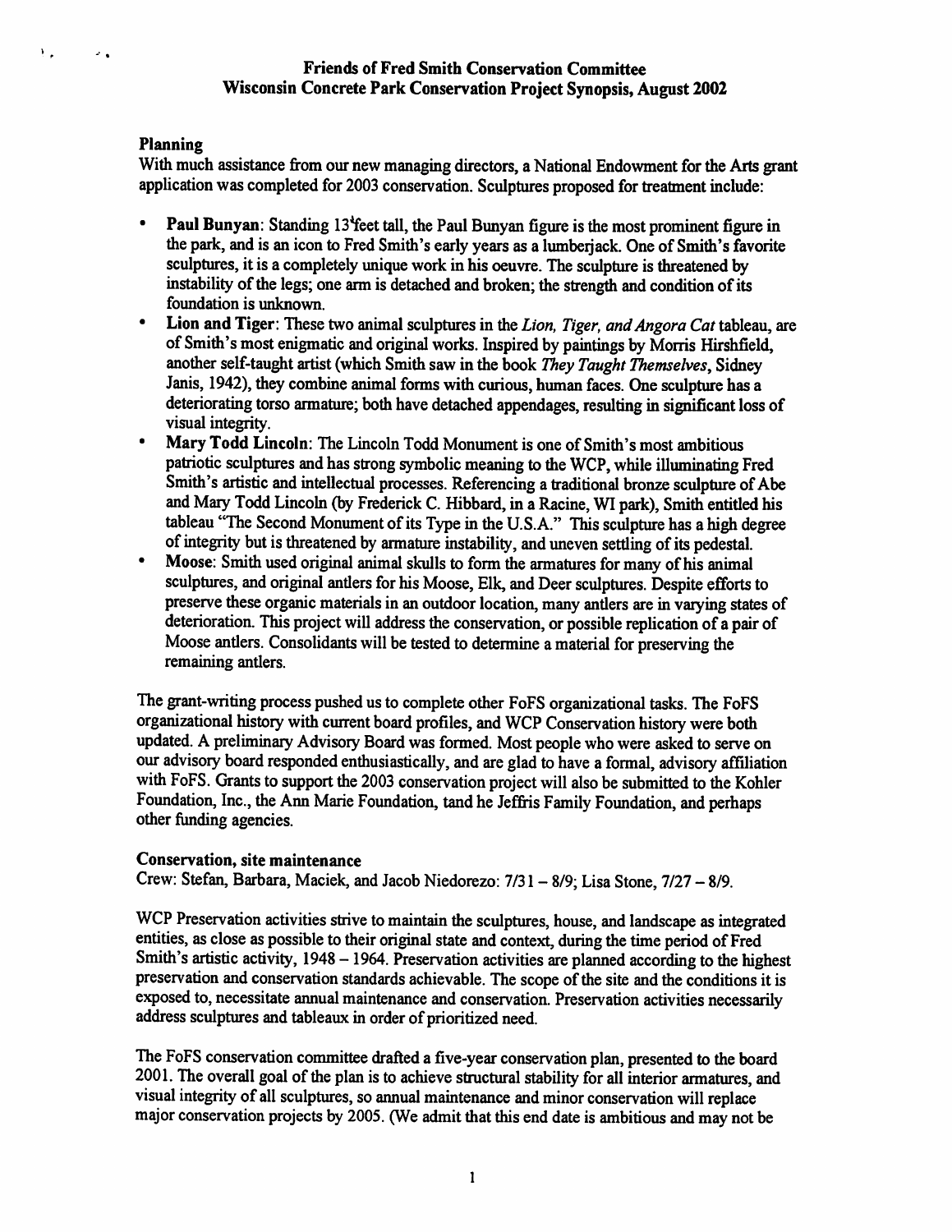# Friends of Fred Smith Conservation Committee Wisconsin Concrete Park Conservation Project Synopsis, August 2002

achievable, but a strong momentum toward this goal has been established.) The success of the 2001 conservation project, during which a methodology for stabilizing deteriorated armatures was achieved, laid the groundwork for this year's project. The Niedorezo family team bring invaluable skills, an outstanding level of sensitivity to Smith's work, and excellent solutions for its preservation to the project, and we are very grateful for their commitment to the site.

### Sculptures addressed include:

 $\mathcal{F}_{\mathcal{A}}$ 

- #27 South Woman Leg pipes had deteriorated at ankles, threatening to fail. A substantial cribbing system was created to support the figure. Footing was excavated to a depth of 12". A system of telescoping stainless steel pipes, fitted with diagonal pins, was instaled, inside and outside of the existing west leg pipe. Mortar was fed into the interior through a hole drilled for boroscope testing, to a depth of 8 inches, encasing stainless pipe system. Footing was filled with concrete and a finish cap of mortar applied.
- #8 Cow Original mortar from front legs had been lost for some time. Replacement mortar applied in 1987 had failed due to severely corroding leg pipes. Replacement mortar was applied in 1987 had failed due to severely corroding leg pipes. Replacement mortar was removed, corroded leg pipes were removed from footing up 24 inches each. 3/4 stainless steel pipe was fitted with 2 smaller sections of decreasing diameter stainless pipes, for increased strength. Pipes were inserted into existing leg pipes in footing, telescoped up into existing interior pipes to cow shoulders. Two layers of stainless steel mesh were formed around legs. Using vintage photos, layers of mortar were applied replicating original shape. Rear hoofs, calf tail, and horns received surface mortar to seal seams and/or cover exposed
- #16 Oxen Granite stone embellished concrete leg mortar had become detached from four legs due to severe corrosion of leg armatures, and earlier settlement. (In 1998 a sub-grade footing was installed beneath and around Smith's original footing to stabilize Oxen positions.) Embellished concrete surfaces were carefully removed and catalogued. All interior pipe was cleaned of corrosion. Weak areas were removed entirely. Leg pipes were fitted with stainless steel rods and mesh. Original firagments were carefiilly reattached with mortar, lost areas filled with mortar infill.
- #22 South West Owl The Owl body had become detached from its feet and tail supports in 2001 so it was removed, and stored in the studio for one year to allow a wet rotting log to dry out for removal. Entire log was removed. Owl was fitted to legs and tail, positioned. Corroded steel plate, installed in 1977, was removed, revealing interior pipes embedded into the full length of each leg. Two stainless steel pipes were fitted into each eg pipe, extending diagonally up into the Owl body 12 inches, fitting tight to the walls. Stainless steel mesh was applied to the lower half of the interior, held in place with a ring of stainless wire and a layer of mortar. Leg and tail voids filled with mortar. Stainless mesh armature was installed in the bottom of the Owl, and a mortar cap applied (leaving a drainage hole), resembling the bottoms of the other Owls.
- #34 Woman Footing settled causing figure to lean forward at approximately 35 degree angle. Using leverage, figure was righted to original, upright position, based on photo documentation. A substantial cribbing system was constructed to support figure completely. Footing was excavated to a depth of aboutt10 inches. Footing rocks were washed thoroughly, a layer of concrete applied; a layer of stainless steel mesh was installed, another layer of concrete and a cap of finish mortar applied. Cribbing system will remam on figure for one month.
- #59 Deer A 4 inch layer of soil and organic build up covered the base and animal perimeters. This was removed, the deer were cleaned with water and a soft brush, cracks were sealed with mortar, glass was collected, and wood chips were laid around the tableau.
- \* #18 Wisconsin Wishing Well The well was cleaned and refilled, coins returned.